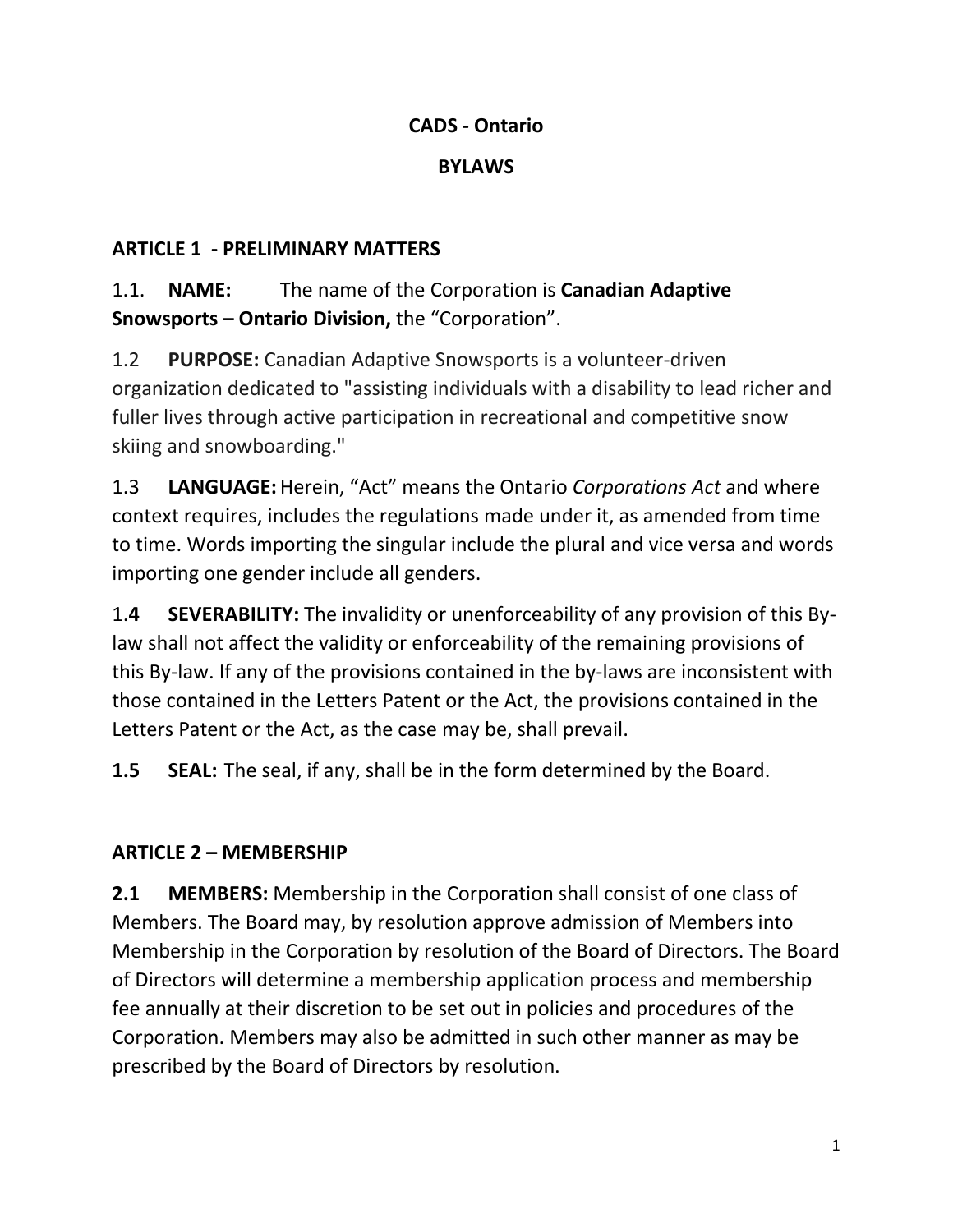**2.2 MEMBERSHIP FEES**: The Board of Directors may determine the amount and the manner in which membership fees are to be paid. Members shall be notified in writing other fees payable by them and, if any are not paid within 30 days of the membership renewal date, the Members in default shall cease to be Members.

**2.3 TERM:** The term of Membership shall be one year, ending on August 31<sup>st</sup> annually and subject to renewal in accordance with the policies of the Corporation. A Membership is not transferable and automatically terminates if the Member resigns in writing or is terminated by:

- death of Member;
- non-payment of annual fees;
- dissolution the of Corporation; or
- disciplinary action.

**2.4 MEMBER RIGHTS:** Members shall have the right to receive notice of, attend, speak and participate at all meetings of Members and the right to one vote at all Member meetings (provided they are eighteen (18) or older).

**2.5 MEMBER DISCIPLINE:** Upon fifteen (15) days written notice to a Member, the Board may pass a resolution authorizing disciplinary action or the termination of a membership for violating any provision of the articles or the by-laws. Notice shall set out the reasons for the notice and the Member shall be entitled to submit a written submission in regards to the matter not less than five (5) days before the end of the fifteen (15) day period. The Board of Directors shall consider the written submission before the final decision regarding the discipline action.

# **ARTICLE 3 – MEETINGS OF MEMBERS**

**3.1 ANNUAL MEETING**: The annual general meeting shall be held within six months of the end of the Corporation fiscal year end of July  $31<sup>st</sup>$ . The annual general meeting shall be held on a day and place within Ontario fixed by the Board of Directors.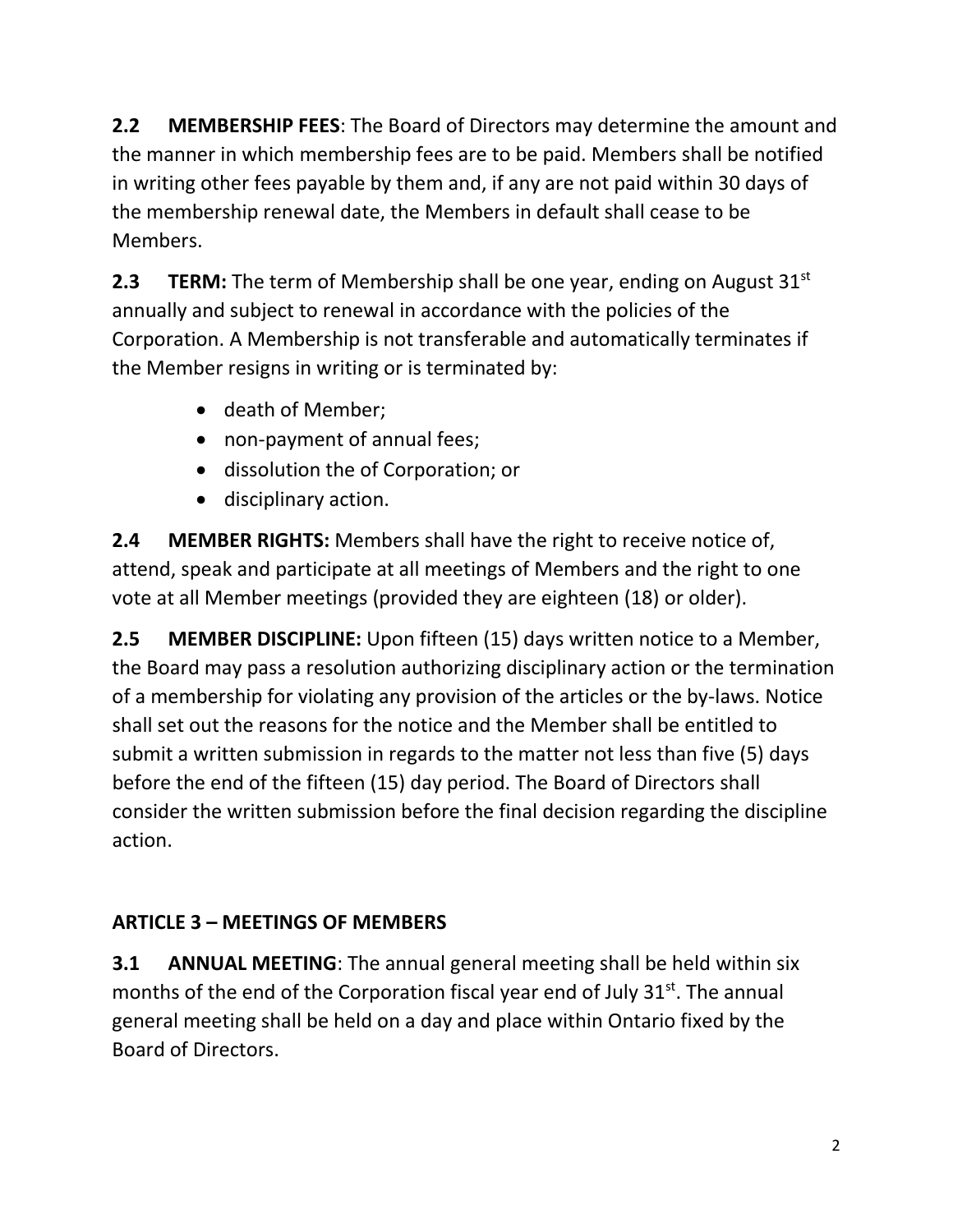**3.2 BUSINESS TRANSACTED**: The business transacted at the annual meeting shall include:

- receipt of agenda;
- receipt of previous minutes and any special Member meetings;
- consideration of financial statements ;
- receipt of annual reports;
- report of the auditor and appointment of auditor for upcoming year;
- election of Directors;
- such other business as may be set in the notice of the meeting.

**3.3 SPECIAL MEETINGS OF MEMBERS:** The Board of Directors may call for a special meeting of the Members of the Corporation upon the written request of no less than seven (7) members.

**3.4 CHAIR OF MEMBERS MEETINGS:** The annual and special meetings shall be chaired by: (a) President of the Board; (b) the Vice-President of the Board if the President is absent; (c) the Past President, if the Vice-President is absent and (d) a Member elected by the members present if the President, Vic-President and Past President are absent. The President shall have the right to vote at all meetings but shall not have a second casting vote.

**3.5 PROXIES**: Votes at meetings of the members may be given either personally or by proxy. At every meeting at which a Member is entitled to vote, every Member, proxy holder or individual authorized to represent a Member shall have one (1) vote. A proxy shall be executed by the Member.

**3.6 NOTICE**: Notice for the annual general meeting or any special meeting of the members shall be provided to all members at least fourteen (14) days in advance of such meeting. Notice of a special meeting must contain sufficient information to permit the Members to form a reasoned judgement on the decision. Notice may be given by post mail, facsimile transmission or electronic mail. No error or omission in giving notice of a meeting of Members may invalidate resolutions passed or proceedings taken at the meeting and any Members may at any time waive notice of any such meeting and may ratify, approve and confirm any or all proceedings taken at such meeting. For the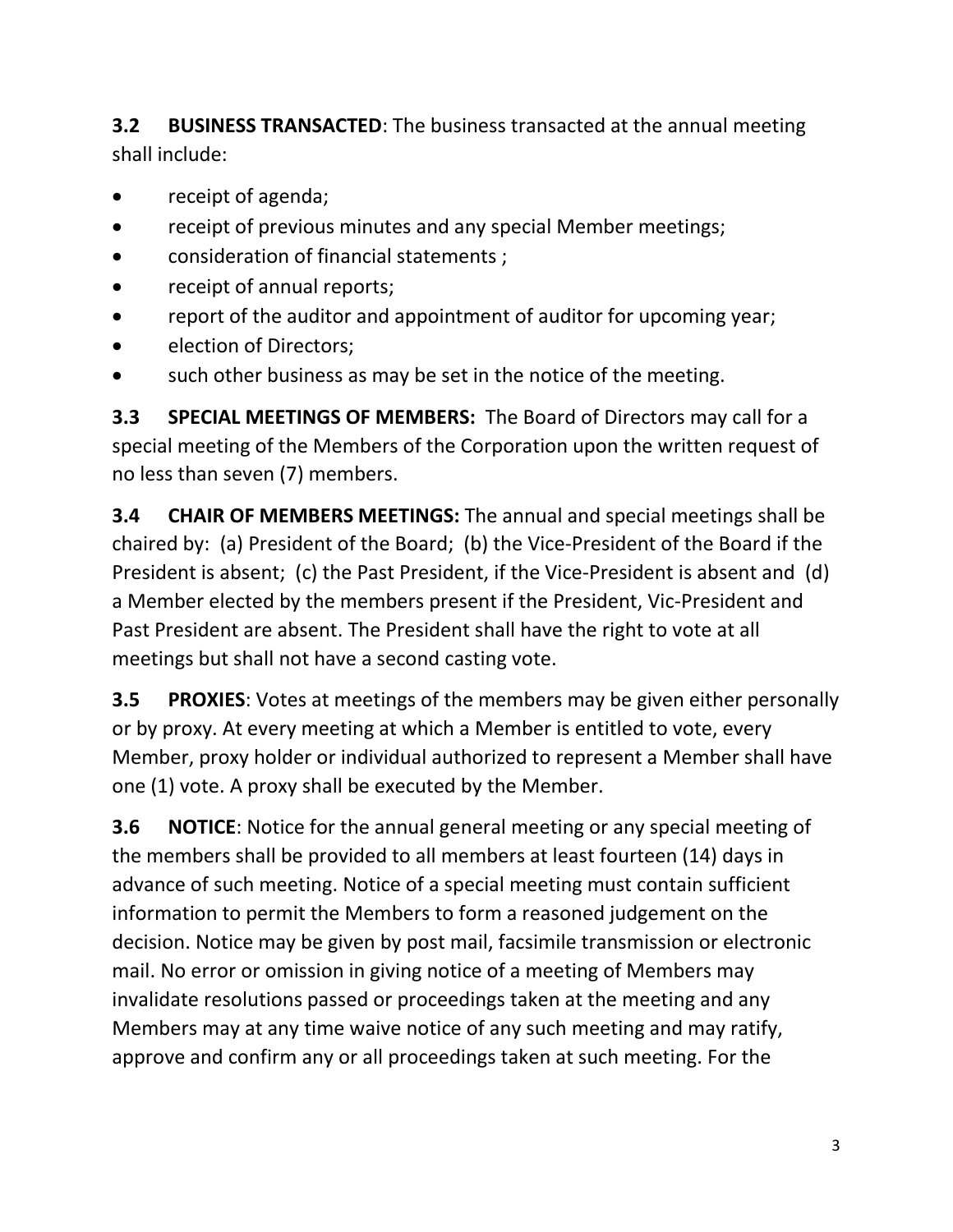purpose of sending notices to any Member for any meeting or otherwise, the address of any Member shall be his or her last address recorded on the books.

**3.7 QUORUM:** Quorum for any meeting of the members shall be a majority of the members entitled to vote at the meeting, in person or by proxy. A quorum need not be present throughout the meeting in order for the Members to proceed with the business of the meeting.

**3.8 VOTING:** Business arising at Member's meetings shall be decided by a majority of votes unless otherwise required by applicable legislation. Each Member is entitle to one vote. Votes shall be by show of hands unless a written ballot is requested by any Member. When a vote by show of hands is taken, a declaration by the Chair of the meeting that a resolution has been carried or lost and an entry to that effect in the minutes is conclusive evidence of the fact without proof of number or proportion of votes. If requested, the Chair shall determine the manner of written ballot. If there is a tie, a written ballot is required. A tie on the written ballot, the motion is lost.

**3.9 ATTENDANCE**: The only persons entitled to attend members meetings are Members, Directors, the auditors of the Corporation. Other person may be admitted upon the invitation of the Chair of the meeting or the majority consent of the Members present.

## **ARTICLE 4 – BOARD OF DIRECTORS**

**4.1 DIRECTORS:** The Board of Directors shall consist of 11 Directors. Directors must be Members. The Directors shall be elected by the Members for a term ending no later than the end of the second annual meeting of Members following the election. No Director may serve more than four terms consecutively.

**4.2 ELECTION**: The Board may appoint a nominating committee on an as needed basis in order to seek candidates for election. Such nominations shall be proposed and provided to the membership prior to the annual general meeting. Nominations will also be accepted at the annual general meeting provided that they are proposed and seconded accordingly and the nominator accepts the nomination in writing before the vote.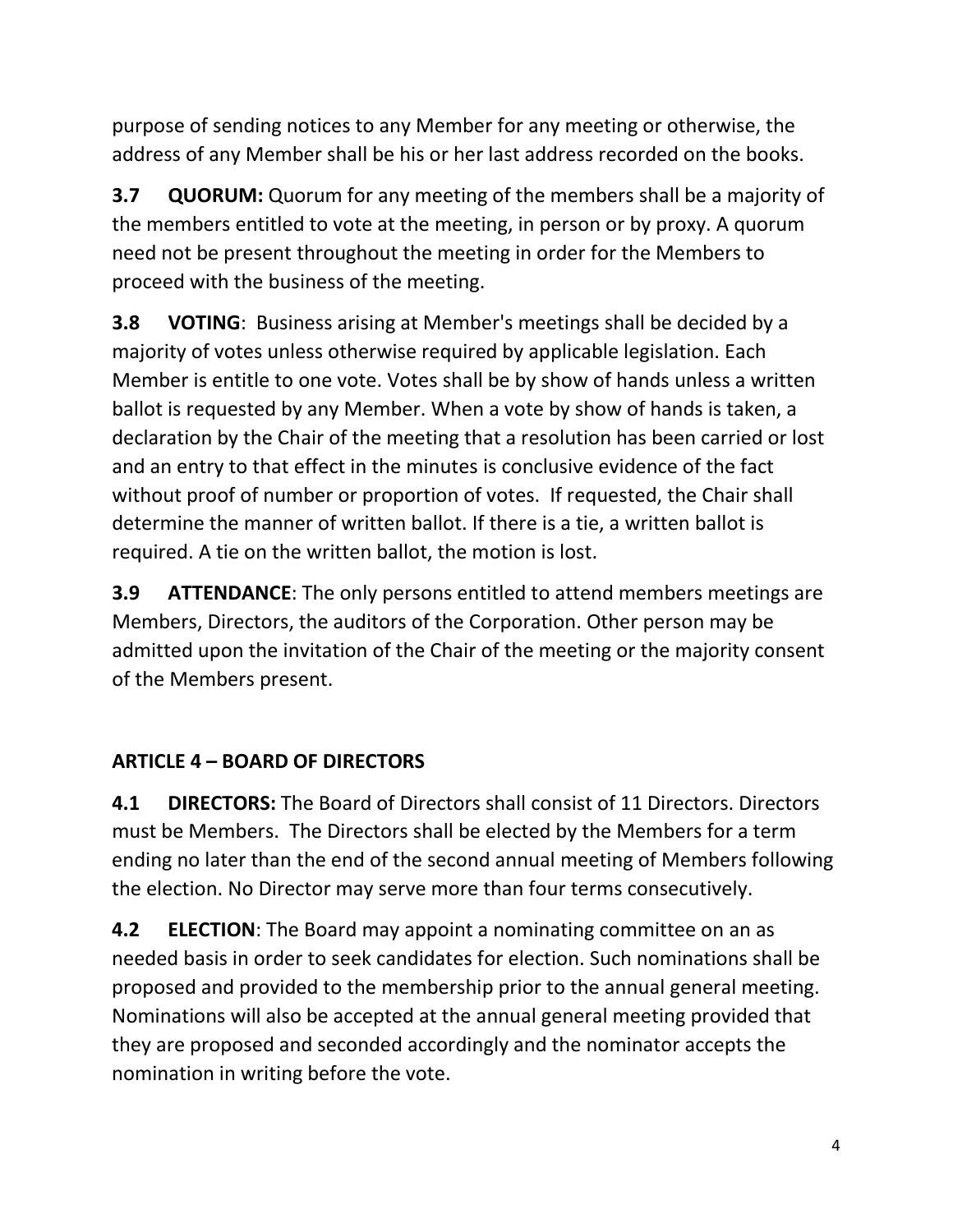- **4.3 VACANCIES**: The office of a Director shall be vacated immediately:
	- a) if the Director resigns by written notice, which resignation shall be effective at the latest of, the time it was received, or the time specified in the notice;
	- b) if the Director dies;
	- c) if the Director becomes bankrupt;
	- d) if the Director is found incapable of managing property under Ontario law; or
	- e) if, at a meeting of the Members, a resolution is passed by at least a majority of the votes cast by the Members removing the Director before the end of their term.
- **4.4 FILLING VACANCIES**: A vacancy on the Board shall be filled as follows:
	- a) a quorum of Directors may fill a vacancy among the Directors;
	- b) if there is not a quorum of Directors, the Directors shall call a special meeting of Members to fill the vacancy without delay;
	- c) if the vacancy is a result of a Members resolution to remove the Director, the members may fill the vacancy by a majority vote.
	- d) a Director filling a vacancy hold office for the remainder of the unexpired portion of the term of the vacating Director after which they shall be eligible for election as a Director.

**4.5 COMMITTEES**: The Board may establish any committee it determines necessary for the execution of the Board's responsibilities subject to legislated limitations. The Board shall determine the composition and terms of reference for committees and may dissolve the committee by resolution at any time.

**4.6 REMUNERATION**: Directors shall serve as such without remuneration and no Director shall directly or indirectly receive any profit from their position as Directors, provided that:

- a) Directors may be reimbursed for reasonable expenses they incur in the performance of their duties as Director;
- b) Directors may be paid remuneration and reimbursed for expenses incurred in connection with services they provide to the Corporation in their capacity other than as Directors, provided that the amount is i.) considered reasonable by the Board, ii) approved by the Board for payment by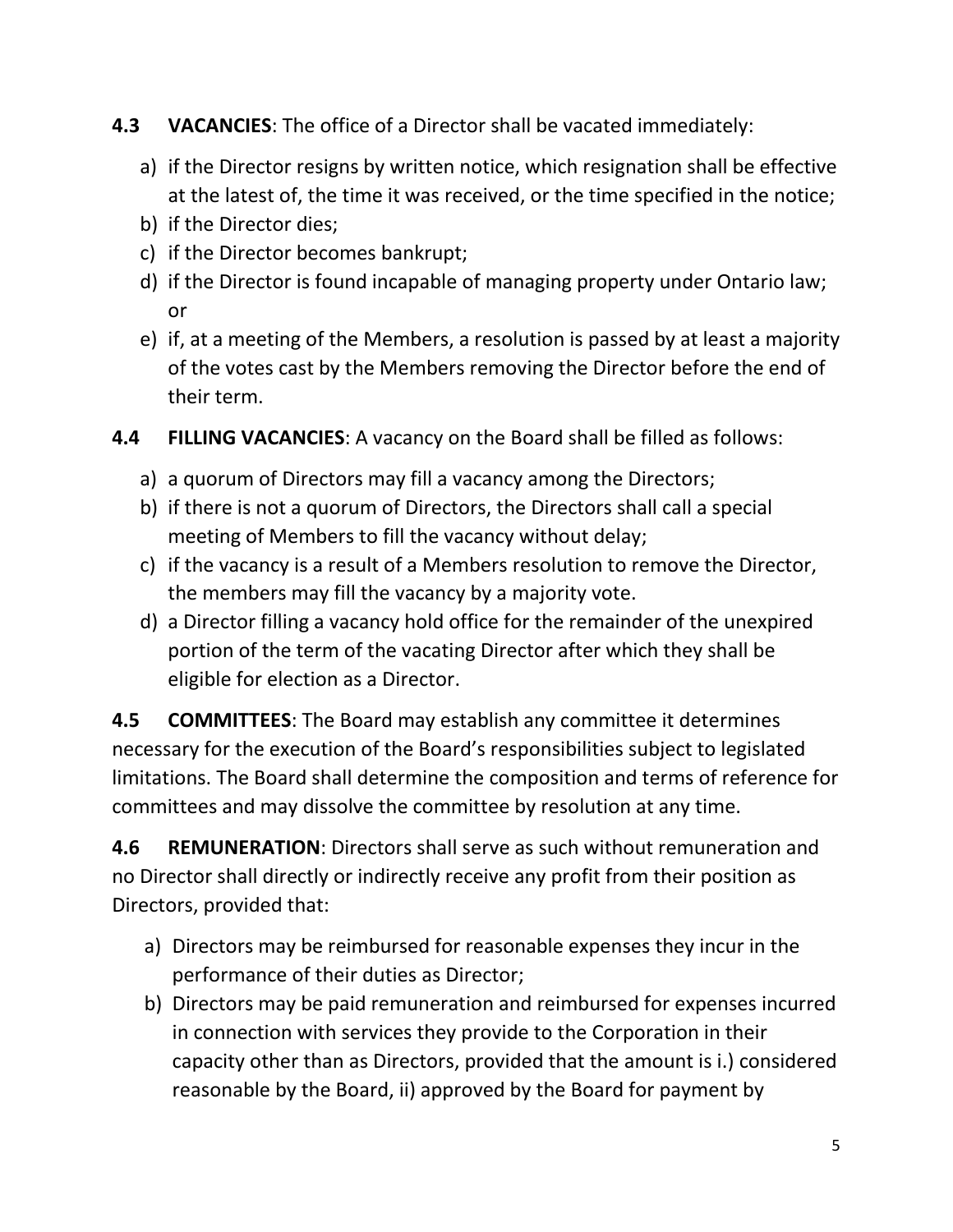resolution before the payment is made; and iii) in compliance with legislated conflict of interest provisions.

c) Notwithstanding the foregoing, no Director shall be entitled to any remuneration for services as a Director or in other capacity if the corporation is a charity, unless the provisions of the laws applicable to charitable corporations are complied with.

**4.7 CONFLICT OF INTEREST**: a Director who is in any way directly or indirectly interested in a contract or transaction with the corporation shall make the disclosure required by law and shall not attend any part of the meeting of Directors or vote on any resolution to approve such contract or transaction.

**4.8 MEETINGS**: There shall be a minimum of 4 Board of Directors meetings per year. The Board may fix the place and time of regular Board meetings and send a copy of their resolution doing so to each Director and no other notice is required or meetings may be called by any two Directors by giving not less than seven (7) days notice to each Director stating the time and place of the meeting. Quorum shall be a majority of Directors. Guests may attend at the invitation of the Board only.

**4.9 CHAIR**: The Chair shall preside at Board meetings. If absent, the Chair shall choose a Director to act as Chair of the meeting.

**4.10 VOTING**: Each Director shall have one vote. Questions arising shall be decided by a majority of votes. If a vote is tied, the Chair shall have a second casting vote.

**4.11 PARTICIPATION BY OTHER MEANS:** If all the Directors consent, a Director may participate in a meeting of the Board by telephonic or electronic means that permit all participants to communicate adequately with each other during the meeting. A Director so participating is deemed present.

**4.12 PROTECTION OF DIRECTORS AND OFFICERS**: No Director, officer or committee Member is liable for the acts, neglects or defaults of any other Director, offer, committee Member or employee of the corporation or for joining in any receipt or for any loss, damage or expense happening to the corporation through the insufficiency or deficiency of title to any property acquire by resolution of the Board or for or on behalf of the corporation or for the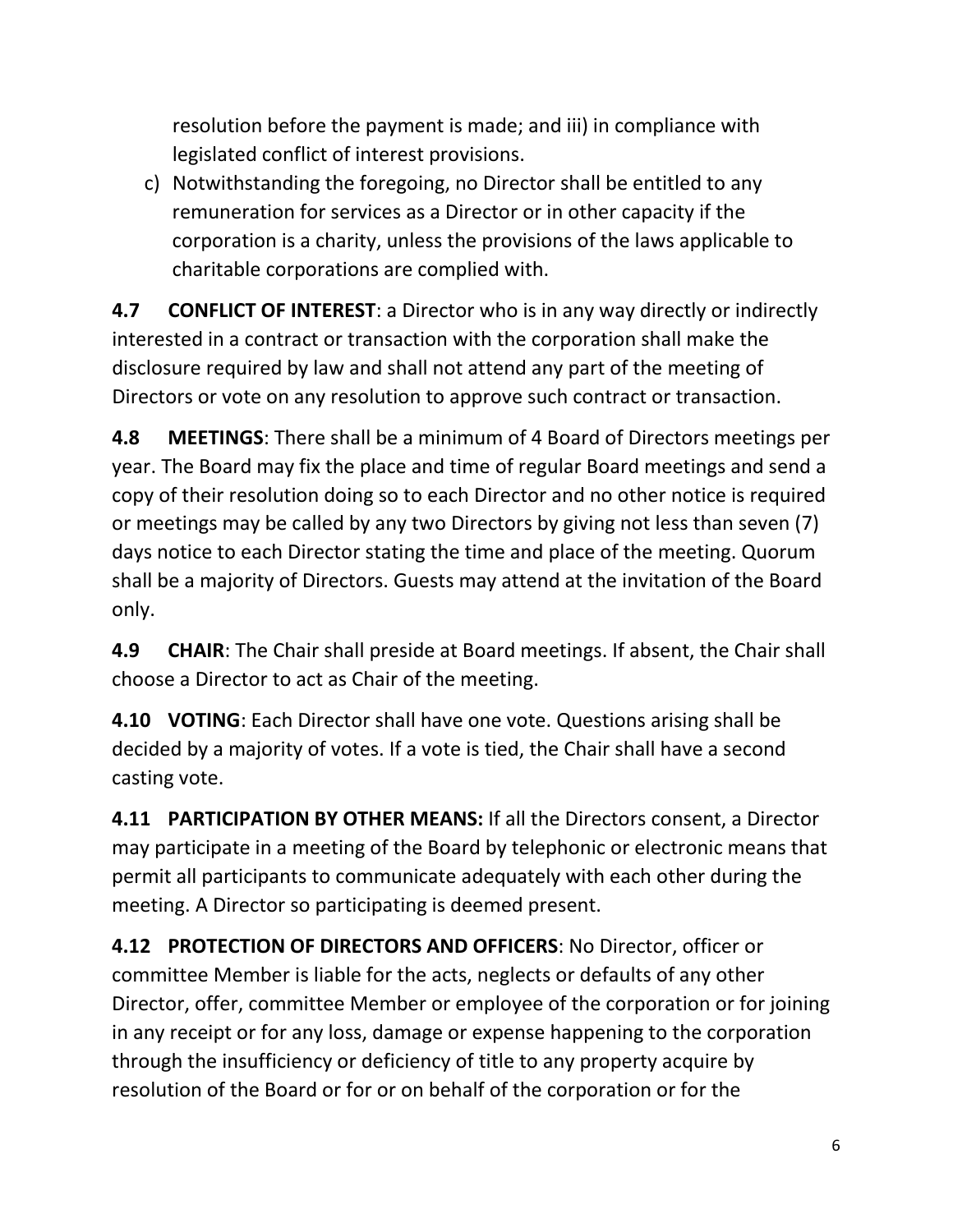insufficiency or deficiency of any security in or upon which any of the money of or belonging to the corporation shall be placed out or invested or for any loss or damage arising from the bankruptcy, insolvency or tortious acts of any person, firm or corporation with whom or which any moneys, securities or effects shall be lodged or deposited or for any other loss, damage or misfortune whatever which may happen in the execution of the duties of their respective office or trust provided that they have complied with the legislation and the corporation articles and bylaws and exercised their powers and discharged their duties in accordance with the legislation.

## **ARTICLE 5 – OFFICERS**

**5.1 OFFICERS**: The Board shall appoint a Chair, a President, a Treasurer and a Secretary. The same person may hold 2 or more offices. The Board may appoint other officers as deemed necessary who shall have the authority and perform such duties as prescribed by the Board. Officers shall cease to hold office upon resolution of the Board. Officers are responsible for their appointed duties but may delegate such duties as they deem advisable.

**5.2 CHAIR**: The Chair shall preside at Board and Member meetings and such other duties as may be required by the law or as the Board determines.

**5.3 PRESIDENT**: The President shall provide leadership to the Board and report to each annual meeting of the members concerning operations. The President shall be the Board's central point of communication with management and with the public. The President shall perform such other duties as may from time to time be determined by the Board.

**5.4 VICE-PRESIDENT**: If a Vice-President is elected, the Vice-President shall have all of the powers and perform all the duties of the president in their absence and other duties as determined by the Board from time to time.

**5.5 SECRETARY**: The Secretary shall cause to be kept a record of the minutes of all meetings, keep all minute books, documents and registers of the Corporation required to be kept by law, keep records of members and addresses and give notice as required, ensure proper reports are filed in accordance with the law and